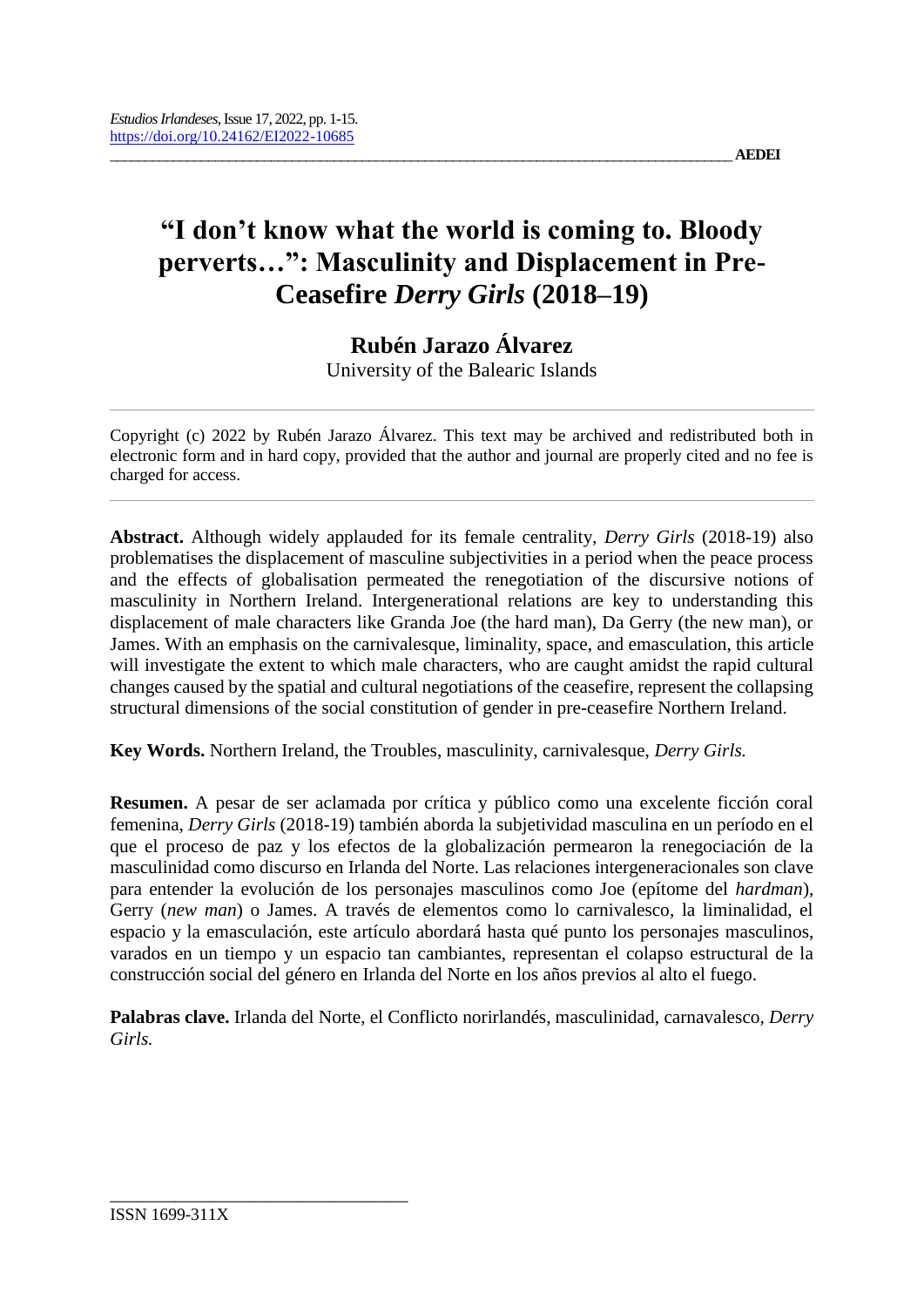Set in the nineties during the Troubles in Northern Ireland, *Derry Girls* (2018-19) follows the lives of Erin Quinn (Saoirse-Monica Jackson), Orla McCool (Louisa Harland), Michelle Mallon (Jamie-Lee O'Donnell), Clare Devlin (Nicola Coughlan), and James Maguire (Dylan Llewellyn). The fast-paced comedy, written by Lisa McGee, produced by Hat Trick Productions, and broadcast on Channel 4, relies heavily on classic teen sitcom tropes and touches upon friendship, belonging, rites of passage, sense of place, national identities, ethnicity, religion, sex, and gender. However, central to McGee's semi-autobiographical work is the question of becoming an adult, a universal teenage preoccupation, which McGee presents in pre-ceasefire Northern Ireland, through particular teenage female voices. The intergenerational conflict between adults and teens, a constant embedded in all teen sitcoms, is brought to the fore by Erin's family: Da Gerry (Tommy Tiernan), Granda Joe (Ian McElhinney), Ma Mary (Tara Lynne O'Neill), and Aunt Sarah (Kathy Kiera Clarke).

*Derry Girls* has been widely applauded by critics and audiences for its female centrality, as it clears the space for plural and multidimensional representations of female identities (Royal Television Society 2019). According to McGee, it was high time for a show like this. "For a long time, women in comedies were [reduced to being] girlfriends telling men off", but *Derry Girls* is not a show about four female teens who are just boy obsessed (O'Reilly 2018). This may be one reason *Derry Girls* has become Channel 4's major success since *Max and Paddy's Road to Nowhere* (created by Peter Kay) in 2004, and the most-watched series in Northern Ireland (*Belfast Telegraph* 2018). However, it also recuperates males as non-threatening characters at the end of the Troubles, when contradictory discourses on masculinity, violence, sacrifice, and honour were being (re)negotiated in the public sphere. For McGee, this is an essential part of the show, as at the time, "women were often the family breadwinners […], leading to what she describes as a female-dominated culture" (Blake 2019). For her, male characters in the sitcom should be there just as a supporting act, making *Derry Girls* the first female-led Northern Irish teen sitcom in UK television – especially on Channel 4 – irreverently dealing with the Troubles with a dark sense of humour. For the showrunner, this subversion is connected to space, as during the Troubles, Northern Irish people had to develop a "very dark sense of humour […] to find ways to cope with stuff. It's such a small country and the Troubles affected everyone" (Edinburgh TV Festival 2018).<sup>1</sup> This formula is not new for McGee, who already explored locality, ethnicity, dark sense of humour, and gender in Channel 4's *London Irish* (2013), in *Girls and Dolls* (2006) (Haslett 2013), or in her upcoming psychological drama *The Deceived* (Cox 2020).

As Coulter states, the Troubles mainly comprised "[working-class] men attempting with varying degrees of success to kill other [working-class] men" (1999: 223). Thus, the end of the armed conflict contributed to both a renegotiation of spaces and power and convoluted many gender norms in the region, especially in "the domestic spaces that absorbed the fallout" (DenHoed 2020: 12).<sup>2</sup> This marked the representation of Northern Irish male characters in the cinema of the nineties; "films such as *The Crying Game* (Neil Jordan 1992), *In the Name of the Father* (Jim Sheridan 1993) and *The Boxer* (Jim Sheridan 1997), all implied the need for men to adopt new forms of masculinity" in Northern Ireland (Hill 2019: 224). Although critics like Ashe and Harland (2014: 749) partially disagree with such renegotiation, as they believe that the Peace Agreement did not challenge normative notions of masculinity but only "reinforced the political power of ethnic blocs", it is undeniable that Northern Ireland in the nineties became a discursive space shattered by globalisation and the incipient influence of American cultural hegemony, alongside industrial delocalisation, public spending cuts, a dramatic decline in manufacturing, and a rise in the service sector and retailing, which produced a "genderquake"

<sup>&</sup>lt;sup>1</sup> For regionalism, memory and sense of humour in *Derry Girls* please see Coulter (2020) and Schwetman (2021). <sup>2</sup> Joe-and-Gerry plotlines, for instance, are normally set in domestic spaces, which are traditionally considered feminine settings.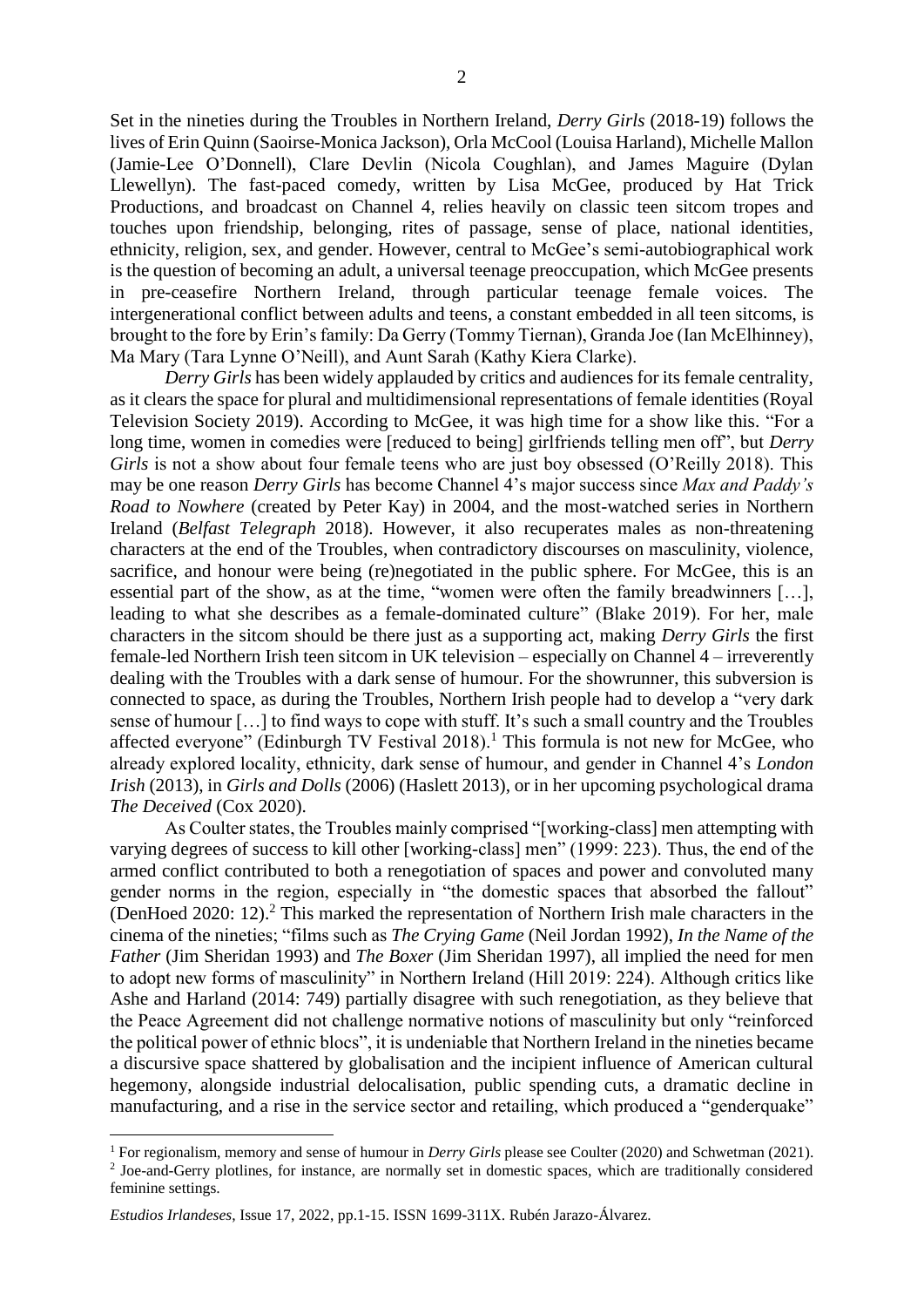(Wilkinson 1994: 11-12). In this sense, *Derry Girls* problematises territorial disputes and symbolic transformations of gender scripts as a consequence of the global permeation of the local. Although we may partially agree with Ashe and Harland, it is through the lens of intersectionality that the changing patterns in masculinity must be scrutinised in the years of the Peace Agreement.

This article discusses how different sets of practices and discourses intersect in the show's ethos of space, with a special emphasis on masculinity. The cultural boundaries of Gerry and Joe's gender politics are set by (i) intergenerational conflicts and (ii) the rapid mutability of their material and symbolic worlds. Men dominate public spaces, but in *Derry Girls*, Derry becomes an urban heterotopia or a discursive space that is incompatible with male practices (Foucault and Miskowiec 1986: 24). Thus, we will investigate the extent to which Gerry and Joe represent the collapsing structural dimensions of masculinity in pre-ceasefire Northern Ireland, arguing that the figure of the hegemonic "hard man" that Joe represents will be substituted by that of the "new man" (Gerry). We will see whether James culminates in an effective appropriation of space – to successfully interact with his physical and symbolic surroundings – or his gendered practices, socially inscribed onto the body and space, meet any opposition. We will also see how the homophobic and ethnic jokes on James's behalf are normally problematised to challenge patriarchal performativity, desire, and ethnic abjection through small "becomings" and rites of passage, culminating in the "I'm a Derry Girl" celebratory speech.

Much is yet to be done, as the Northern Irish collective consciousness, central to the "production of specific masculine subjectivities among young Irish [and Northern Irish] men [and women]", is still informed, for instance, by the cultural legacy of the murals that still bombard men and women with dominant imagery of what it means to be a man (Mac an Ghaill 1996a: 138; McDowell 2008: 335-54; Rolston 2018: 365-89). For Kovitz (2003), war and conflict are highly gendered, to which Hartsock adds an erotic component. She points to a "masculine eroticism and manly virility embedded in notions of military strength and valour" (cited in Nagel 1998: 257), something that *Derry Girls* challenges. When the teens' school bus is stopped at a checkpoint, and two armed soldiers come aboard, Michelle asks: "Do you think if I told him I had an incendiary device down my knickers, he'd have a look?" (Episode One). To some extent, the gaze of soldiers is reversed. Michelle's perspective zooms in on a handsome and masculine soldier's face and rifle. Their weapons are an extension of their virility, and the explosive artefact is an extension of Michelle's sexual anxieties. Michelle's pubertal angst renegotiates, even equates, the desire for reciprocal gazing, not to mention that a TV series set in the nineties, a decade in which British popular media "was dominated by lad culture" (Gill 2003: 38), privileges female desire at the cost of male desire is ironic and challenging. The fact that Michelle personifies the archetype of a ladette, transgressing the gender capital normally associated with femininity, may not be left aside, either. $3$ 

However, the most interesting aspect is the grotesque tone of the sequence which, at the same time, sets the tone for the show. In a climate of mass violence, Michelle's intentions are interpreted by her friends and the audience in a carnivalesque way, a game of inversions where Bakhtin (1984b: 275) sees a world of "anti-hierarchism, relativity of values, questioning of authority, openness, joyous anarchy, and the ridiculing of all dogmas hold sway" (Lachmann 1988-89: 118). As a comedy, the success of the show is indebted to disruptions like this, where the "[c]arnivalistic laughter is directed toward something higher – toward a shift of authorities and truths, a shift of world orders, […] where laughter dispels fear" (Bakhtin 1984a: 127), thus disrupting "the stability of the image and its semiotic correlate by making the audience laugh" (Ryan 2020: 80), and triggering a self-reflexive renegotiation of the semiotic composition. All

<sup>&</sup>lt;sup>3</sup> According to Rowe, "exposing and making a spectacle of the gazer, [and] claiming pleasure and power" are typical of the "unruly woman", a trope which is associated with the carnivalesque body (2011: 12).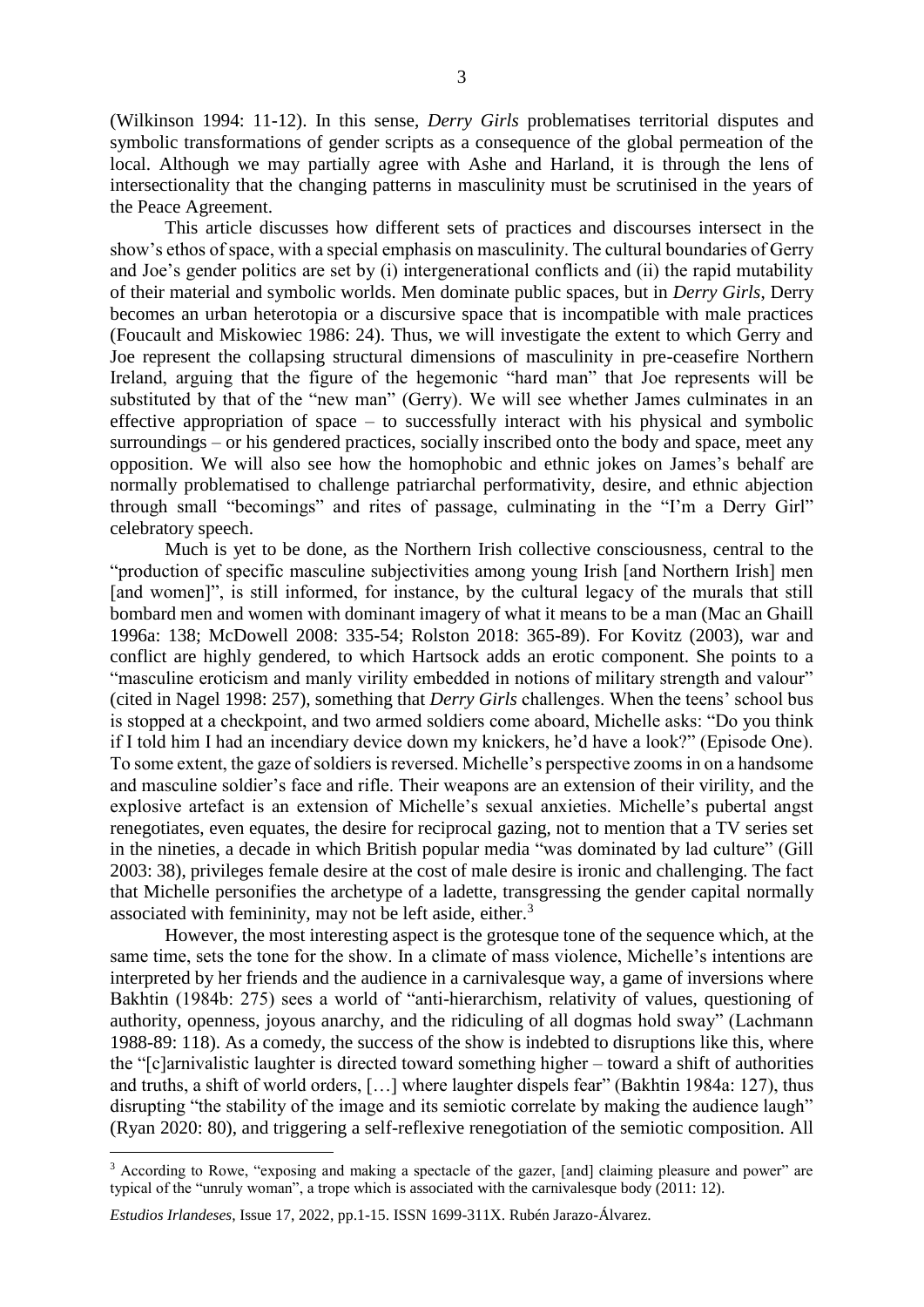characters in *Derry Girls*, without exception, are exposed to the carnivalesque and its paradigms (Lachmann 1988-89: 137).

This article also draws from semiotic definitions of masculinity and ethnocentric notions of the masculine by taking into account close textual analysis and corporeality (e.g., physical appearance), emotion (anger), behaviour (violence), interactions with other characters (spatial relations), plotlines, camera angles, and other techniques.<sup>4</sup>

## **Masculinity, the Troubles, and the Peace Agreement**

Although the region, conflict, and Peace Agreement have been historically dominated by male combatants and politicians, the British and Irish media have not paid enough attention to critical representations of masculine gender identities in Northern Ireland. Bairner observes that "from 1969 to 1994, sectarianism rather than any other source of division […] dominated the political scene" (1999a: 285). As a result, few pre- and post-ceasefire "films have escaped the cultural conflicts of the time" (Hill 2019: 2) focusing mainly on male-centred narratives "[b]ecause the film industry, like many others, [has been] heavily male-dominated" (Ging 2012: Chapter 1). Not until *The Boxer* (Sheridan, 1996), *Divorcing Jack* (Caffery, 1998) or *The Most Fertile Man in Ireland* (Appleton, 2000) premiered was "the issue of masculinity that had been bubbling" brought to the fore (Hill 2019: 223), concurring "with the 'official' narrative of the peace process, which, on the evidence of these films at least, is one that is imagined in terms of passive domesticity and a deep antipathy to politics" (Baker and McLaughlin 2015: 107). As for the local intricacies of spatial motifs, only post-ceasefire films have overtly screened "the multiple and collective claims to urban Northern Ireland", aspiring "to transform urban Northern Ireland on screen into ostensible sites of collective, even cosmopolitical identities" (Brown 2010: 68, 59).

(Northern) Irish masculinities in media studies remain mostly unexplored in the scholarly literature. Notable exceptions include Hanke (1998), Pettitt (2000), Ging (2012), Meaney (2007), Barton (2014), and Hill (2019). Focused entirely on the Northern Irish audiovisual landscape, Edge's (2009) and Brown's (2010) works are also worth mentioning. However, in media reception studies, the panorama is not as positive. Theorists like Fiske and Hartley (1978), Morley (1986), and Fiske and Dawson (1996) remain uncontested to date. In cultural and feminist studies, the contributions dedicated to (Northern) Irish masculinities are broader, but the number of theorists remains limited. The most significant case studies range from militarised masculinities in Bourke (1998), Sharoni (2000), and McDowell (2008), sports in Bairner (1999a, 1999b) and Cronin (2007), fatherhood in McKeown, Ferguson, and Rooney (1998), education in Owens (2000) and Mac an Ghaill (1996a, 1996b), body and violence in Feldman (1991), homosociality in Dowler (2001), and deviant masculinities and abjection in Mac an Ghaill (1994). In the pre- and post-Celtic tiger context, seminal works on masculinity by Ferguson and Synott (1995), Ferguson and Reynolds (2001), and Walsh (2010) are also worth mentioning. Other interesting studies include Shirlow (2001), Curtin and Linehan (2002), Lysaght (2002), McDowell and Shirlow (2011), and Ashe (2012), geographers who have mapped political transitions of gender in the Northern Irish urban space, that is, residential segregation. According to Ashe, "[i]n the Northern Ireland context, the dynamics of the peace process briefly opened a space for exploring men's traditional identities and power" (2012: 233). However, the "implementation of the Agreement eventually narrowed the space for exploring gender issues" (233). Unfortunately, this could explain the little scholarly interest in the subject matter and limited previous literature.

<sup>4</sup> For gender performativity and decolonisation in *Derry Girls* please see Murphy (2021).

*Estudios Irlandeses*, Issue 17, 2022, pp.1-15. ISSN 1699-311X. Rubén Jarazo-Álvarez.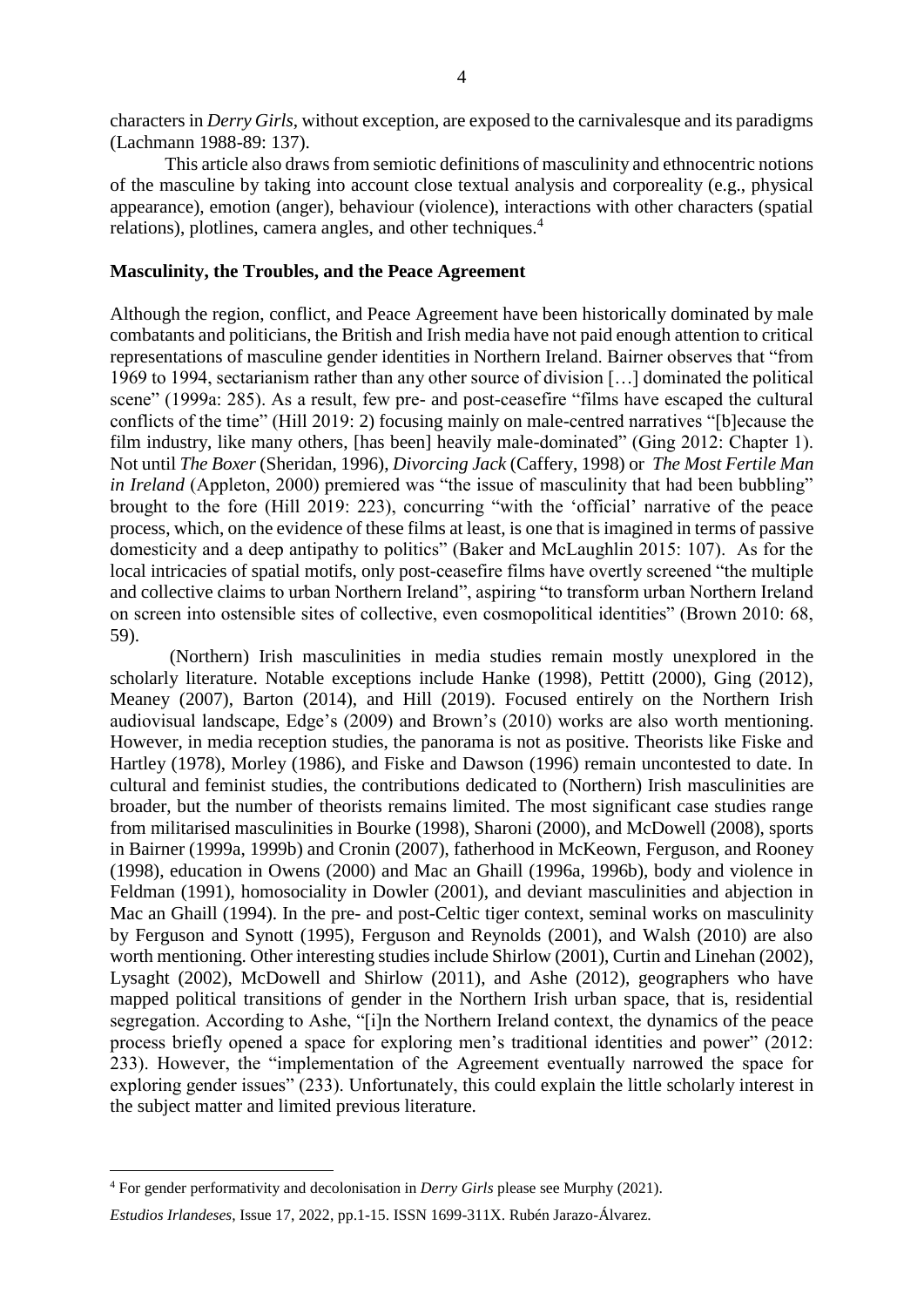### **Male Intergenerational Relations: Granda Joe and Da Gerry**

Hilarity is often built around challenging adults' authority or even their fragile masculinities.<sup>5</sup> Sometimes, the tone is not light-hearted and tends to problematise more internalised multilayered conflicts. For example, in Episode Nine, the gang has tickets to see Take That in Belfast, but when Mary forbids them from attending, they decide to sneak away.<sup>6</sup> Instantly, Take That, and their concert becomes their final frontier, the point at which their identity can be renewed and regenerated, as a means to access their teen generational space and the globalised dominant culture that their material world does not provide.<sup>7</sup> However, for Joe, Take That problematises something else: a transgression of his gendered, generational, and ethnic spaces. When the family is watching the "Pray" music video (1993) in the living room, Joe erupts:

Joe: I don't know what the world is coming to. Bloody perverts […]. Mary: You're overreacting Da [...] Joe: Why do they keep touching themselves? Erin: 'cause they're artists Granda. Joe: Dirty English bastards are what they are. No offence, son (addressing James). (Episode Nine)

In this sequence, the members of the boyband hold, arch, and touch their bodies sensuously while praying for a lost lover to come back. First, overt masculine sexuality transgresses the sacred for Joe in a carnivalesque feast of "gay relativity", which confronts "prevailing truths and authorities" (Bakhtin 1984b: 11). This is achieved by exchanging value positions, or the "world inside out" where men (not women) passively await, half-naked, for the female object of affection to return. For Joe, both excess and ambivalence are materialised in the bodies of the boyband, which are "not only presented as desirable, but, by their actions, [...] also [produce] performances of desiring" (McDonald 1997: 279). This ambivalence is in line with the "new man", "sensitive, emotionally aware", but also "respectful of women, and egalitarian in look" (Gill 2003: 37), something that McDonald (1997) and Gregory (2019) noted. But these new global modes of pop masculinity also compromise Joe's ethno-Irish subjectivity – "Dirty English bastards is what they are", endangering both his gender and cultural capital, a debate that other Irish boybands have opened with respect to the transformation of Irish national identity, pointing to the need to reconsider transnational masculinities in the context of a global market that permeates the local.<sup>8</sup>

Joe's gendered space ceases to exist because of both intergenerational and global challenges, but also a new institutional position in Northern Ireland. As Sarah Edge points out, institutions tended to officially renegotiate old forms of masculinity in the nineties, targeting male violence as a pivotal source of the Troubles to secure "the peace process" as the conflict entered "its post-Ceasefire stage" (2009: 180-81). This is exemplified in Gerry, who epitomises Beynon's "new man": a nurturant male "emotionally literate, sensitive and in touch with his gentler, 'feminine side'" (2002: 121); non-identified with traditional forms of masculinity and violence (Episode Five), family-oriented (Episode Six), and loving (Episode One). However, not even this "new man" escapes the carnivalesque.

<sup>5</sup> Mary: "Don't say 'knickers' in front of your father. He can't cope" (Episode One).

<sup>&</sup>lt;sup>6</sup> Although producers expanded the episode name convention in the second season by adding titles, we will refer to these episodes as Episode Seven, Eight… for clarity.

<sup>7</sup> For a theory on the final frontier please see Turner (1920: 1-38).

<sup>&</sup>lt;sup>8</sup> For the impact of transnationality, Irish boybands, and masculinities in local cultures, please see Fagan (2003: 130).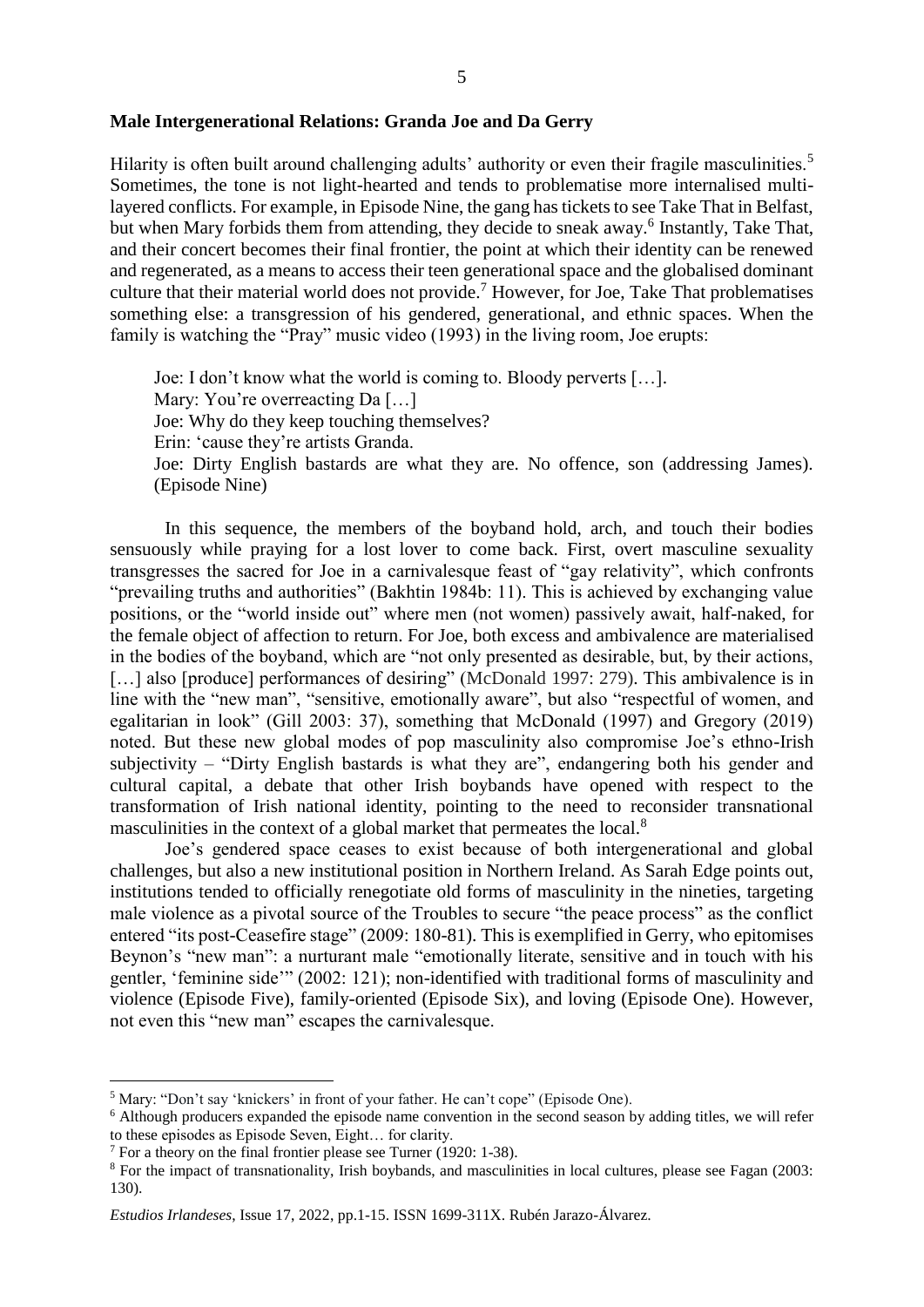On the one hand, when Joe and Gerry argue about chips for dinner, the trope of the breadwinner kicks in, connecting the gag to historical and ethnocentric disasters, like the Potato Famine, when Joe accuses Gerry of "starving the family to death" (Episode Two). Joe wins the argument with his son-in-law, but eventually, the women in the family decide to buy even more chips which, of course, are left over. Here, the carnivalesque disruption was twofold. First, the gag is rooted in the gay relativity constructed around the chips, a symbol of life and death, and the emphasis on the carnival body, corporeality, and excess, by emphasising the practices that connect the body to the world, namely eating, drinking, and birth (Bakhtin 1984a: 11, 1984b: 362-63). Second, Joe's critical perception of Gerry, and his "inability" to take care of his family's wellbeing, is linked to a critical response to incipient forms of masculinity (the new man), mirroring the conflict that "operated to fortify aspects of men's power in communal and formal political arenas" at the end of the Troubles (Ashe and Harland 2014: 752).

On the other hand, the trope of the protector is contested in relation to spatial mastery and social transformation. In Episode Five, the family decides to spend the day out of town to avoid the controversial Orange Walk. The noise produced in the parade irrupts inside their houses and impedes their communication indoors. As forms of coercion, the noise and the parade trespass and violate their domestic space, enacting a ghetto warfare trope (McEvoy and Mika 2001). Street crossing and car driving become military strategies when they take the car to leave the town for the day. Although Gerry works as a driver and usually dominates this material space for a living, Joe cannot trust him with a map or car. Their constant arguments and lack of collaboration put the family in danger because they cannot escape from the Orange Walk in time, and the city instantly becomes an urban heterotopia that is incompatible for both of them as family protectors and soldiers.

These sequences challenge the anxieties of hate, fear, manhood, protection, and even class. Joe's masculine subjectivity is built on the cult of the "hard man", the archetype "of a folk narrative that encodes the historical transition from territorialised to deterritorialising violence" in Northern Ireland (Feldman 1991: 46), a tenet of the construction of working-class masculinity in the area "long before the late 1960s and the beginning of the Troubles" (Bairner 1999b: 128). As a hard man, Joe sees Gerry's job in the service sector – as a driver – as insufficient and not manly enough. According to Lysaght, these "'communities' [were] associated with […] key industries such as shipbuilding, heavy engineering, linen mills and tobacco manufacturing" (2002: 53), industries which disappeared from Northern Ireland in the nineties because of the delocalisation of part of the production process abroad; industries, which "new men" like Gerry were not able to protect, much to the dismay of a hard man like Joe.<sup>9</sup>

As a hard man, war jargon normally proliferates in Joe's lines (Episode Five and Episode Nine);<sup>10</sup> he is institutionally prosecuted and punished for his ideals; at least that is what Joe believes when his driving licence is suspended in what he calls an act of "RUC discrimination" (Episode Six).<sup>11</sup> Both the hard man and the new man may be best treated as discourses (Gill 2003: 38), where, "rather than one displacing the other, they coexist, 'channel hopping' across versions of the 'masculine'" (Beynon 2002: 6), and, according to Frosh, Phoenix and Pattman (2001), ethnicity and region are connected to this. For Joe, Gerry is "that Free State Fucker" (Episode Six), which, according to Long,

<sup>9</sup> No male character is seen actually working in their work setting, except Ciaran (Jamie Beamish) at a photography shop, Dennis (Paul Mallon) at the corner shop, and Father Peter (Peter Campion).

<sup>&</sup>lt;sup>10</sup> Joe's emotions are normally those of dislike, frustration, and anger (with Gerry; Ciaran, Sarah's boyfriend; and James), and a paternalistic tone (with women in general).

<sup>&</sup>lt;sup>11</sup> Catholic and Irish nationalist minorities historically accused the Royal Ulster Constabulary (RUC) of sectarianism and enforcing British rule.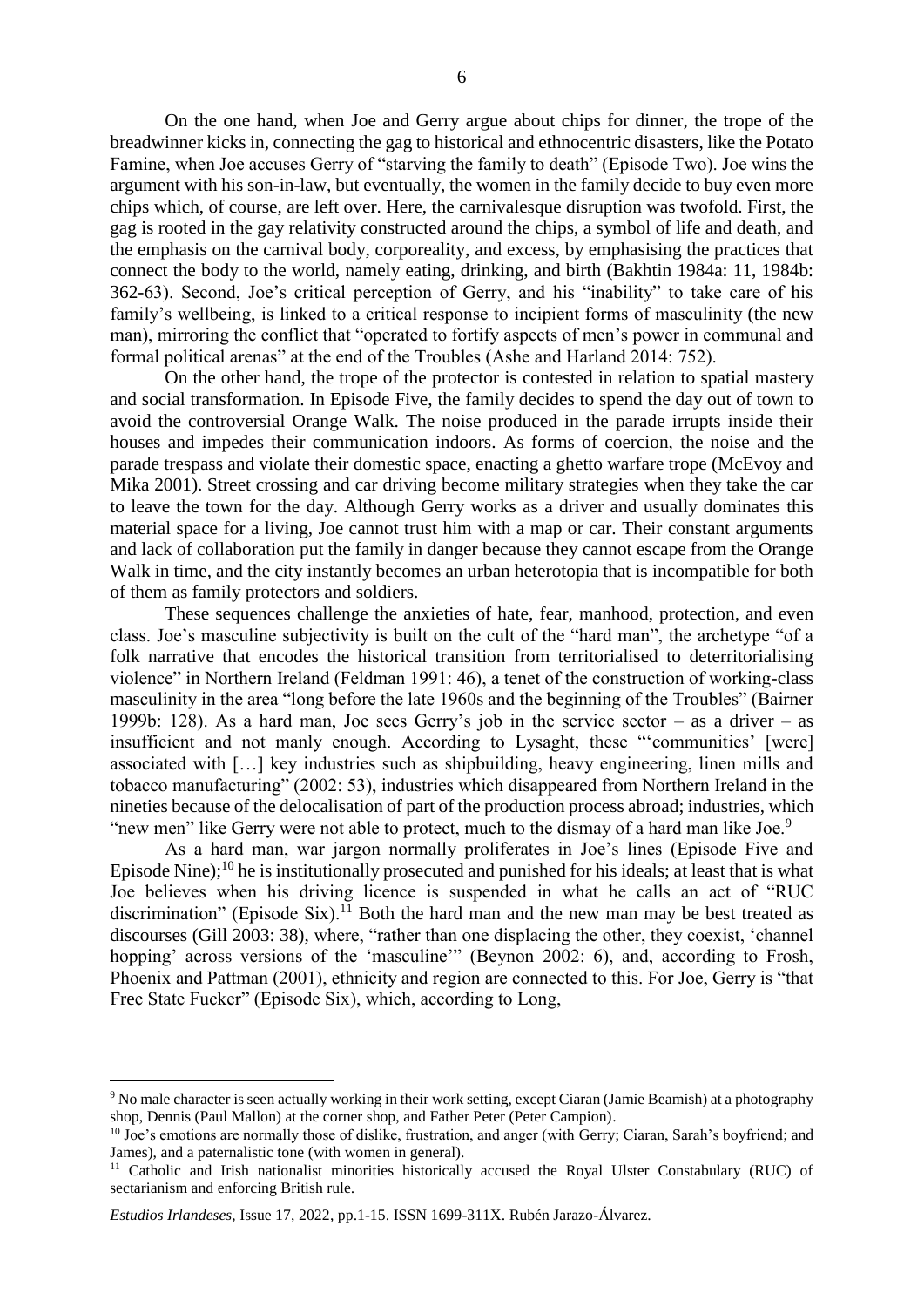… conveys the oft antagonistic relationships between people from NI and those in the Republic of Ireland. […] The term "Free State" is sometimes used contemptuously by Nationalists in NI who have felt betrayed or left behind. […] Joe's use of the term with Gerry renders this often unspoken and uncomfortable sentiment, both audible and palpable. (2021: 6)

Joe's ethno-nationalist sentiments can also be perceived when an IRA member, Emmett (Terence Keeley), is caught hidden in their car when they are about to cross the border. Gerry effusively wants to convince the family to drop him at Peggy's Diner, but Joe believes otherwise:

> Granda Joe (to Emmett): Have you killed anyone, son? Emmett: No. Well, at least not directly [...] Granda Joe: Well, that settles it. (Episode Five)

Here, the carnivalesque is marked by displays of excess and Joe's Bakhtinian eccentric behaviour, a comical space where his opinions can be revealed without being socially penalised (Bakhtin 1984b: 122). However, when Gerry confronts Joe about what he believes is a nonsensical position, Joe says: "You know what's wrong with you, Gerry? You're an awful wuss. [...] You're afraid of your own shadow. [...] Grow some balls and help the fella out". Here, notions of gender and nation operate at the material and symbolic levels. As Ashe argues, "[t]he call to arms in defence of the Irish nation was […] very much 'a call to manhood'" and "discourses of normative masculinities [were] often employed to encourage men to serve ethnonationalists agendas through engagement in physical force violence" (2012: 238, 2019: 277). Joe's discursive position, which is built on "fella", "balls", "wuss", or "tout" (Episode Five), is one of a hard man who perceives honour and comradeship as central tenets of manliness (Lysaght 2002: 53-54). This contrasts with the official discourse at the time. According to Lysaght, "[m]any paramilitary organisations privilege[d] a public rhetoric which accepts that some individuals [chose] to join paramilitary organisations in order to defend the rest, and that no ill will [was] held toward those who [did] not choose to join their number". However, judgement was generally passed on non-combatant men, like Gerry, for "question[ing] the[ir] masculinity or heterosexuality" (54). The final song in this episode reinforces this. "Whatta Man" (1993), played by Salt-N-Pepa and En Vogue, hints at notions of violence and masculinity: "My man gives real loving. That's why I call him 'killer'".

If concepts like "honour, patriotism, cowardice, bravery and duty are hard to distinguish as either nationalistic or masculinist" (Nagel 1998: 252), Gerry Adams, President of Sinn Féin, epitomises the ideal discursive construction of manhood in *Derry Girls*, at least for Joe and Sarah. In the opening episode of the second season, an interview with Gerry Adams is broadcast but dramatized by an actor. According to Sarah's theory, this is because "his natural voice is actually very seductive", and "he sounds like a West Belfast Bond. As far as English is concerned, a voice like that […] is dangerous", something that Joe also endorses (Episode Seven). Here, the Bakhtinian carnivalesque operates at superficial and profound levels. At the superficial level, the carnivalesque excess is enacted by the hyperbolic synecdoche that challenges prevailing truths and authorities. Adams's manly voice is enough to lure and move people's consciousness, which Gerry rejects. At a deeper level, Bond fiction is also a byword for a few crude ideological positions on patriotism, the rhetoric of containment, the preservation of political and cultural sovereignty, or the infamous "licence to kill" trope. The nationalists' appropriation of the British spy, "a figure designed to resist the decline of [the] empire" (Dodds 2005: 279), and the ideological positions he stands for enacts the Bakhtinian world inside out, offering an alternative construction of the hegemonic order, where the rhetoric of containment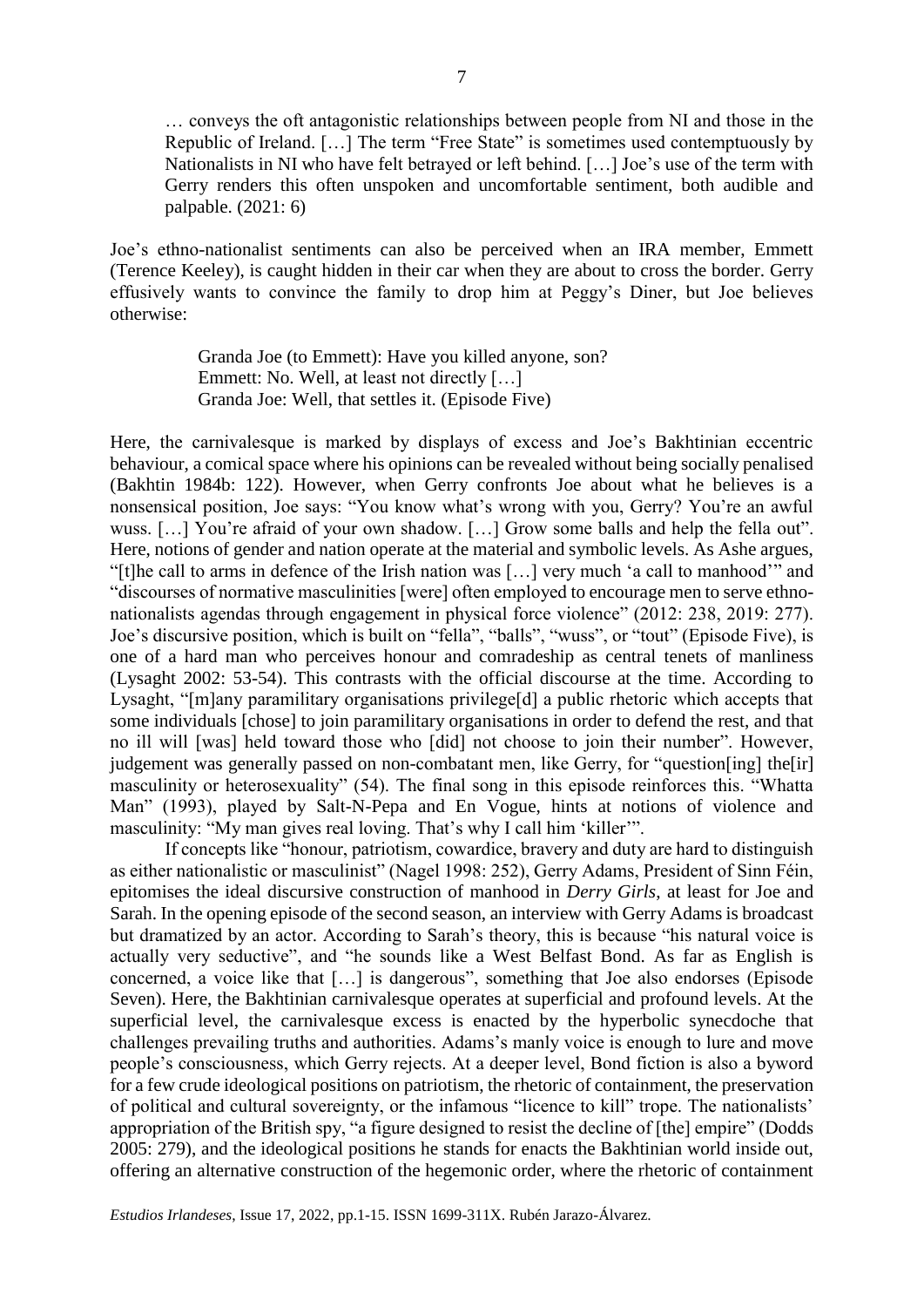of the nationalist paramilitary masculinity is validated and simultaneously connected to the aesthetics of the hard man.

#### **James and the Liminal Anglo-Ethnic Masculinity**

James is visiting his cousin Michelle in Derry when his mother (Bronagh Waugh) abandons him. Though a Catholic of Northern Irish descent, he was born in England. When his mother became pregnant, she went to London to have an abortion and never returned (Episode One). James is not hegemonically masculine or conventionally attractive.<sup>12</sup> His cultural capital and all that he represents are foreign to the eyes of the locals – or what is worse, English – and his main function is that of the "cultural tourist" and joke target.<sup>13</sup>At home, his aunt Deidre feels "pure hatred" every time he sees James (Episode Five). At school, he is the "*wee* English fella" (Episode One, my emphasis). James, who defines himself as "an English rose among thorns" (Episode Eight), does not fit into the middle-class English ideal of Christian manliness or muscular Christianity (Springhall 1987: 52). He is a Doctor Who geek, or as Michelle puts it, a pervert who "wank[s] over some fella who fights with hoovers and rides aliens in a telephone box" (Episode Eleven). However, what unites all these contradictory images of English manhood is that his geekiness is a deviant form of masculinity in Northern Ireland and England and exists outside the confines of (Northern) Irish and English masculinities. James's alignment with geek masculinity not only justifies his exclusion as a potential love interest for Erin – they are going to the prom as friends – but also explicitly feminises the English in the TV series, displacing any potential sexual tensions in the equation.

Family, schoolgirls, and Sister Michael all struggle to place James. He is constantly ignored, as he has "nothing interesting to say", and in early episodes, even his presence is physically blocked out.<sup>14</sup> His perennially baffled expression and inability to understand the codes and cultural conventions of Northern Ireland are probably why he does not speak normally.<sup>15</sup> However, when he does, he explodes. When the family discusses whether it is a good idea to report Emmett to the police, James is taken aback by their forthright response: "Well, how do things work here? How do they work? Will one of you please explain it to me, because sometimes I feel like I've gone through the fucking looking glass!" (Episode Five). His position as a cultural tourist here is not only fragile because of his lack of local cultural capital, but also because of his Anglo-ethnic position in the conflict.

Neither "purely" English nor Northern Irish, James is always in a liminal space, trying unsuccessfully to renegotiate his masculinity and ethnic position in public and private spheres: at school and at home with the girls. Schools actively produce and reproduce, through official and hidden curricula, a range of toxic masculinities (Bairner 1999b: 133). This is mirrored in Sister Michael's (Siobhán McSweeney) words: "James will be the first boy to study here at Our Lady Immaculate College. He was due to start at Christian Brother Boys, but there were serious concerns for his safety because, well, unfortunately, James *happens to be* English" (Episode One, my emphasis). He is deprived of the male spaces of co-existence where he could accomplish "culturally appropriate and geographical contingent versions of masculinity" (Mac an Ghaill 1994: 89), but most interestingly, as Sister Michael puts it, James is an unexpected mistake; he is English by accident, a remark that complements Michelle's comment on his

<sup>&</sup>lt;sup>12</sup> James's baby face is accompanied by body language, which conveys shyness, insecurity, and even a bit of awkwardness. He is also small and feeble, and the natural tone of his voice is high pitched when he shouts or cries.

<sup>&</sup>lt;sup>13</sup> As McGee has stated in several interviews, she has always been interested in the role of "outsiders" (Cox 2020).

<sup>&</sup>lt;sup>14</sup> In Episodes One and Two, James is present in fourteen different sequences. In three sequences, the girls speak of James as if he were not even present. In seven sequences, James is physically blocked out by the girls' body language. In eight sequences, he is always behind the girls, far away from the camera or zoom blurred.

<sup>&</sup>lt;sup>15</sup> This is particularly evident in Episodes One and Two. James is present in fourteen different sequences and has a baffled expression in nine different shots.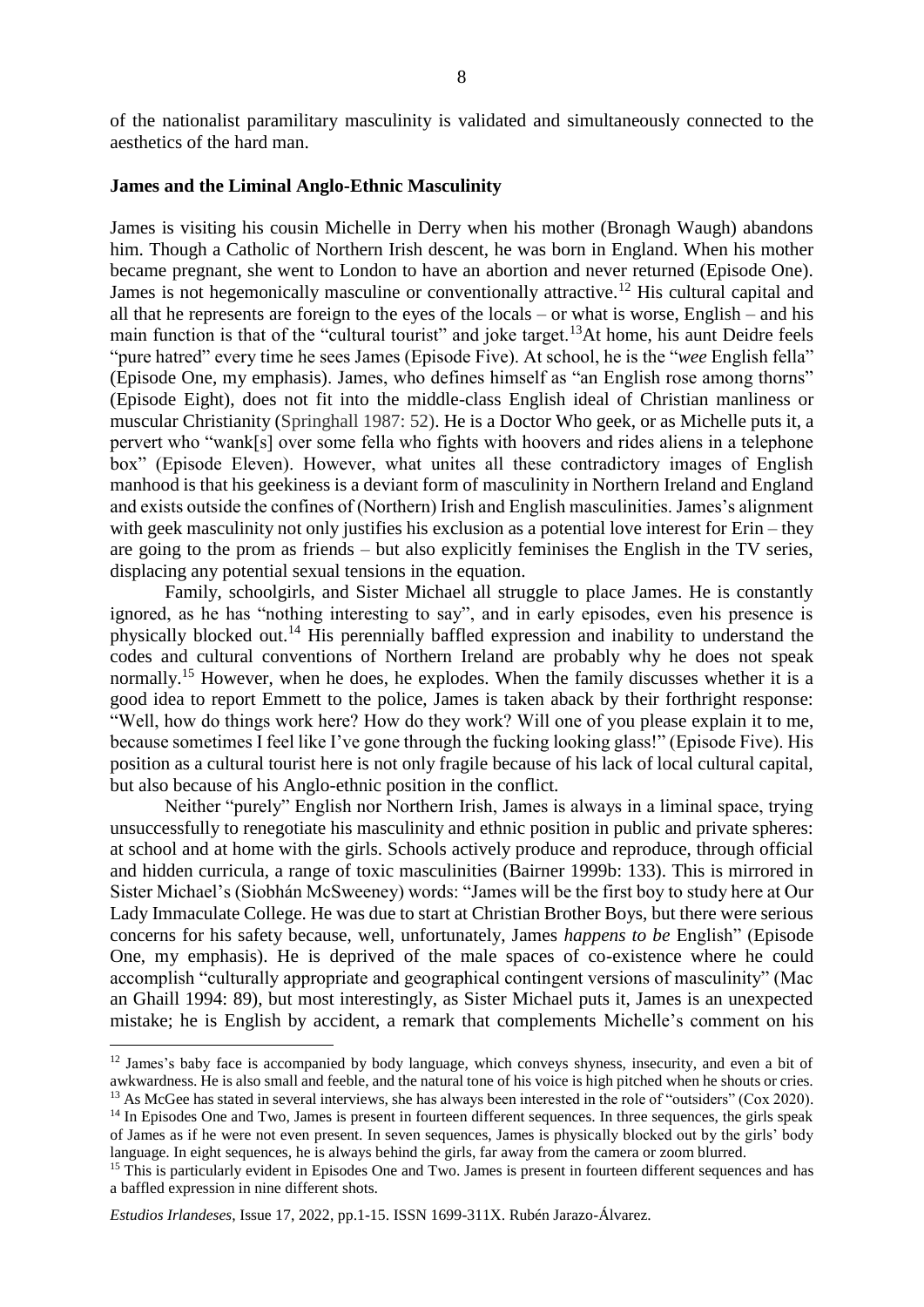mother's failed abortion – equating James's self with an accident or failed abortion positions him as a Bakhtinian grotesque body, which transgresses and outgrows its limits (Bakhtin 1984b: 362-63).

James is subdued and ethnically zoned in the all-girls college,  $16$  a prison trope, or as Foucault puts it, a heterotopia of deviation where "individuals whose behaviour deviates in relation to the required mean or norm are placed" (1986: 25). In Episode One, James's full bladder is about to explode. However, in school detention and without any male toilets in the premises, he can only complain and delay urination, bringing to the fore references to the incarceration of paramilitary prisoners during the Troubles and subverting IRA prison narratives by placing the "English" in prison. James is only able to urinate in a flowerpot when an Irish nun in detention dies of a heart attack. His near peegasm in front of the dead nun produces a Bakhtinian carnival, where excrement works as a mediator between life and death, between the living body that gives birth to the dead body and the dead body that gives birth to the living one, transforming terror into a gay monster (Bakhtin 1984b: 365). This grotesque carnival is corroborated a few minutes later when Sarah asks the gang: "Why were you pissing on her dead body and making sandwiches?".

The topos of the prison is a constant in several of James's interventions. For example, in Jenny Joyce's party (Leah O'Rourke), he is planning to have sex with Katya (a Ukrainian refugee played by Diona Doherty) but is unable to find her in a house that "is like a fucking maze" (Episode Four). The choice of words may be incidental, but allusions to the notorious Northern Irish jail – H.M. Prison Maze – are unescapable. In the Northern Irish collective consciousness are films such as Les Blair's *H3* (2001), Stephen Burke's *Maze* (2017), and Steve McQueen's *Hunger* (2008), to name a few. All of them outline the events that occurred in this prison, which led to the hunger strikes of its IRA captives. These concomitances are corroborated at the end of the second season when James surprisingly asserts that he has just "developed Stockholm syndrome" (Episode Twelve).

However, in examining any ethnic minority-majority relations in the TV series, contextual ambivalence and contingency are also at play. This is explicitly noticeable when Erin confirms to Michelle that she cannot marry an Orange man: "It's a pity. I think there's something really sexy about the fact they (sic) hate us so much" (Episode Five). According to McGee, "[t]hese Protestant people […] were these exotic creatures" (Blake 2019), which the showrunner explores through the semiotic representations of the Protestant lads in Episode Seven using, for instance, slow motion to emphasise the eroticism of their bodies, but destabilising their laddish image by enacting a carnivalesque game of inversions where the "new lad" is uncomfortable with any form of violence, is not interested in casual sex with women, and is offended when treated like a toy boy. In these sequences, the girls are "looking for trouble", problematising ethnic abjection and desire at the same time. When the girls organise a clandestine party in the lads' bedroom, the iconic tune "Trouble" (1994) by Shampoo reinforces this idea: "Oh, oh, we are in trouble. Something's come along and it burst our bubble". This symbolic and fragile bubble problematises sexual and ethnocentric anxieties driven by "a sensual mode of existence organised around the pleasure/pain axis. [However, to] be excessive/transgressive […] implies the crossing of boundaries" (Williams 1998: 59-60); in this case, bursting the exotic bubble. As it is, the Anglo-ethnic masculinity of the Protestant lads produces pleasure and abjection in the girls. However, James's Anglo-ethnic geek masculinity and his inability to pass as a heteronormative lad only produces laughter.

In the same episode, James tries too hard to perform laddish behaviour, making a considerable effort to maximise his Brit accent, deepening a more manly voice and interposing

<sup>&</sup>lt;sup>16</sup> James's plotlines and dialogues normally revolve around other female characters. Out of his close circle of family and friends, he only interacts with two males: Jon, his Protestant "buddy" (played by Brenock O'Connor), and Father Peter.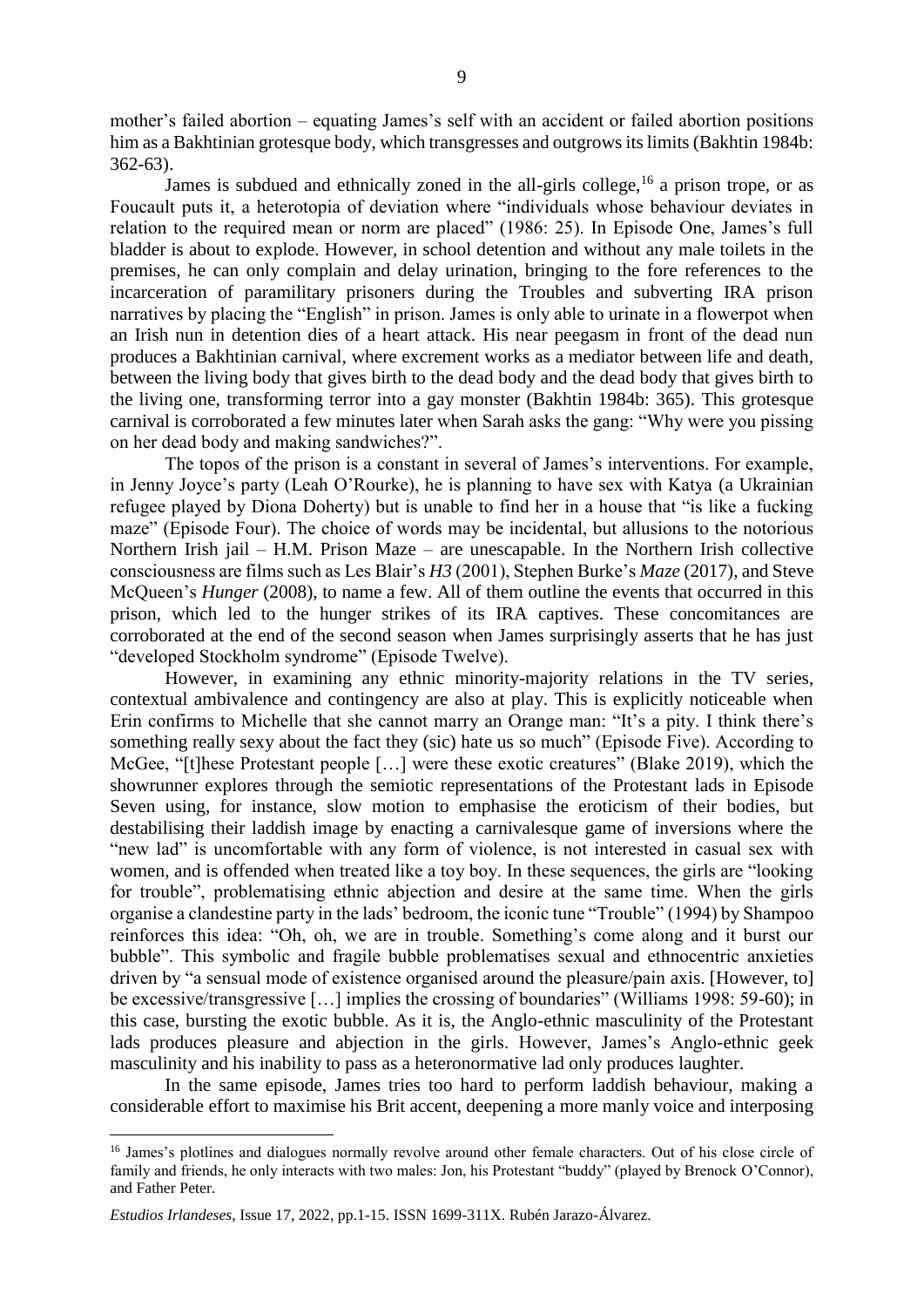"mate", "man", or "bird" every two words. Comedy is his inability to pass as a lad. When he questions Jon, his Protestant "buddy", "[s]o, should us two bastards hook up or what?", James rapidly has to translate his words into "[w]ill you be my buddy, please?". His efforts could be perceived (by Jon and the audience) in two ways: hilariously funny, because he tries to engage in male homosocial bonding (unsuccessfully) by enacting an excessive laddish behaviour, or hilariously funny, because this is a poor and unnecessary attempt to pass as someone he is not. The construction of James's new performance is fuelled by cultural stereotypes attributed to masculinity and informed by dominant heterosexuality; he believes he can only befriend Jon if they share an interest in beer, football, poker, and tits, which Jon finds profoundly disturbing and sexist. That these gags are constituted by a combination of plausibility and implausibility entails a Bakhtinian moment of challenging ambivalence, where the lad trope is reverted and challenged. James's inability to find other suitable male role models drives him to emulate the local priest (Episode Three), a problematic role model of masculinity if we add celibacy to the equation. Bakhtinian ambivalence and the "world inside out" trigger the carnivalesque here, when simultaneously, James decides to become a priest and Father Peter abandons his religious habits to start a relationship with a colourist at "Hair and Flair".

James repeatedly clarifies that he is not gay, only to be constantly laughed at or even investigated as a potential sex offender (Episode Two, Episode Three or Episode Six). When he goes to the Take That concert, he is quickly forced to clarify that he does so only because he "respects [Gary Barlow] as a songwriter" (Episode Nine). When the gang plans to find a parttime job and save money for the school trip to Paris, James is deprived of a job as a gardener as "[t]his [would] require a bit of muscle" (Episode Two). According to McGee, James is loved, but with tough love and teasing, they are also disciplining him on the normative confines of gender and sexuality (Moore 2019). As the comedy reproduces the social and cultural conventions of the times, it replicates what Mac an Ghaill postulated regarding "institutionally specific forms of gendered and sexual power" that operate as "key defining processes in sexual boundary maintenance, policing and legitimisation of male heterosexual identities" (1996a: 133). Consequently, homosexuality is associated with femininity, as it is endangered by any form of masculinity that deviates from its hegemonic route. This not only applies to James's gender expression but also to his ethnic position, which threatens local forms of masculine power. However, it is most interesting to see what this policing means in 2021: that is, *Derry Girls* and its carnivalesque jokes on James's masculinity and ethnic position challenge these hegemonic practices (McGee's "tough love") when they are decoded by the audience, renegotiating their original meaning and contours. This was specifically corroborated at the end of the second season.

The most interesting carnival takes place with the "I'm a Derry Girl" speech. In an emotional season finale, James's mother is in town to bring him back to London. Michelle tries to convince him to stay with a remarkable and emotional speech: "You're a Derry Girl now, James… It doesn't matter that you've got that stupid accent, or that your bits are different than my bits, because being a Derry Girl, well, it's a fucking state of mind. And you are one of us" (Episode Twelve). There are several aspects at play here. First, Michelle's words enact a multilayered imagined community, a utopia that questions the fixity of identity at communal, generational, affective, local, and ethnic levels. At the communal level, these lines celebrate belonging to the gang or "communitas", a group that is "spontaneous, immediate", and not hierarchically structured, as opposed to the "institutionalised, abstract nature of social structure" (Turner 1969: 127). Nonetheless, the communitas "is not only associated with liminality but also with marginality and structural inferiority", aspects that can also be implicitly read in Michelle's words: being a girl – not a woman, man, or boy –speaks volumes of structural inferiority in a heteropatriarchal socio-political system (Turner 1969: 128). Second, celebrating their marginality opens up evident readings at a feminist level, where gender is also a fluid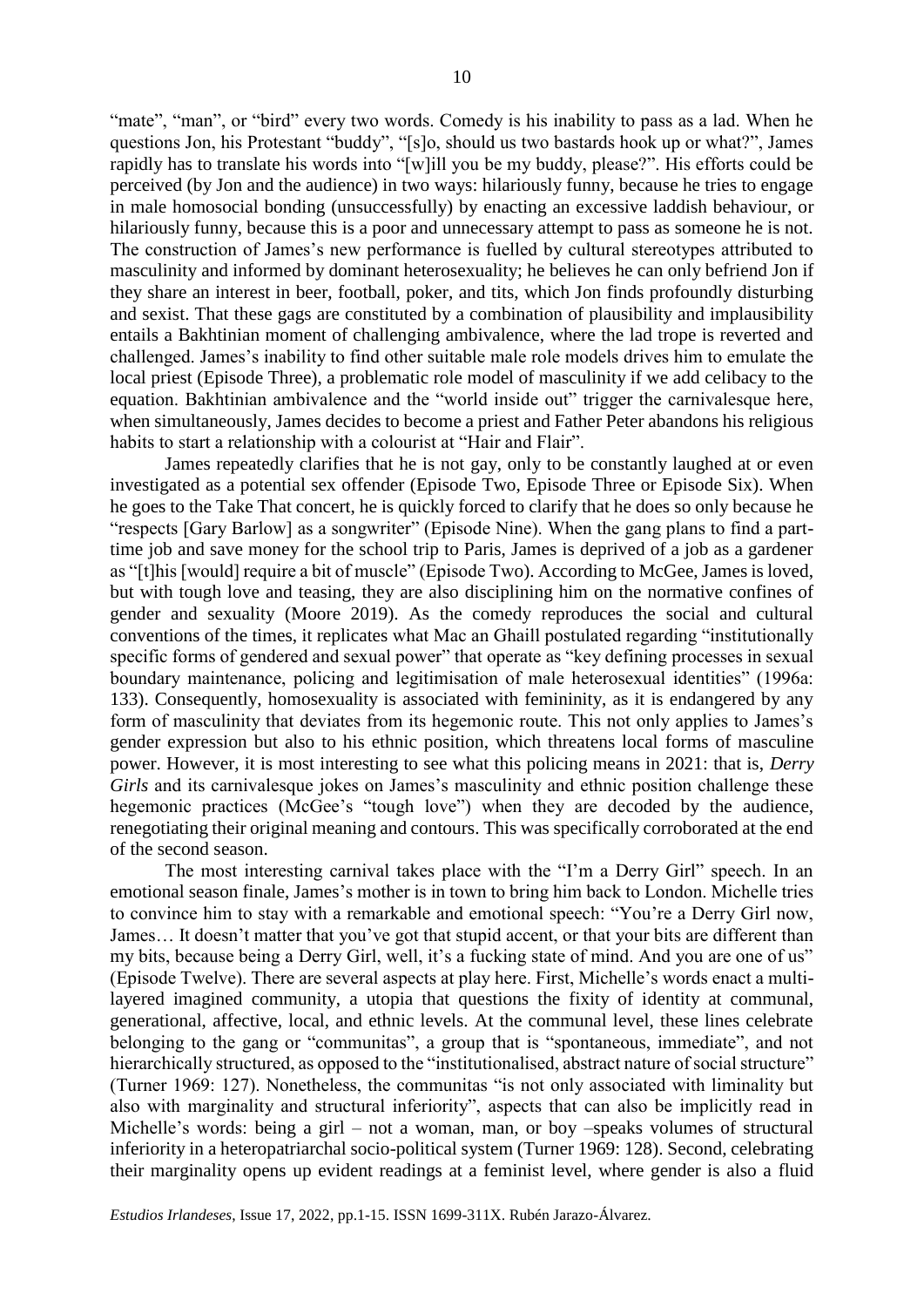discourse (e.g., "a state of mind"). Finally, at local (Derry vs Belfast, for instance) and ethnic (Northern Ireland vs England) levels, Michelle's words speak of home as a space of coexistence associated with ideals and cultural expectations that may intersect, but not necessarily coincide with those who share this space with us.

When James emotionally closes the second season, shouting "I'm a Derry girl!", the primary divisions that characterise the social world are allowed to reunite in what Bakhtin defined as the "universality of Being" where men and women, death and life, merge into one. For Bakhtin, any "act [is] actually performed in Being" where the participation of any individual act or discourse in the ontological status of the self produces a disruptive reflection in it (the Being) (1999: 12, 28). From being a failed abortion to celebrating that he is a Derry Girl now, James's grotesque self is able to transgress and outgrow its limits in a Bakhtinian exercise that celebrates and subverts the gang's structural inferiority and acknowledges that another world order is possible. James is staying in Derry as a Derry girl, and also emerging as a new space in communion with the gang, which represents an opening up whereby he no longer has to mimic any unrealistic performativity, a communitas where he can simply be himself.

#### **Conclusion**

*Derry Girls* is the first female-led teen sitcom set in Northern Ireland in British television that not only clears a space for multidimensional representations of femininity, but also problematises masculinity at a time – the end of the Troubles – when gender scripts were being renegotiated both institutionally and in Northern Ireland's popular media. Several factors define *Derry Girls* as a unique product in Lisa McGee's career. However, using the carnivalesque in the sitcom is perhaps one of the most defining characteristics. Bakhtinian excess and the carnivalesque contribute towards renegotiated semiotic compositions from which no character in the show can escape; a carnivalesque that is truly embedded in McGee's grotesque and dark sense of humour, which, simultaneously, are particularly embedded in notions of space and place, providing a vehicle for catharsis.

Male characters, a supporting act for McGee in the show, are significantly important in understanding the rapid mutability of the material and symbolic spaces concerning the renegotiation of local gender scripts in pre-ceasefire Northern Ireland, and the incipient impact of globalisation on local culture and masculinities. This is particularly exemplified by Joe, the epitome of the hard man embedded in local normative forms of paramilitary masculinities that are being displaced by new modes of masculinity, like Gerry, the epitome of the new man, or James, a deviant form of geek masculinity in Northern Ireland and England. However, instability in these new modes of masculinity may be perceived in Gerry and James, and other male characters in the show, who cannot escape the carnivalesque, either. Thus, Derry, and by extension, Northern Ireland, are heterotopic spaces that are both multi-layered and incompatible for all of them.

Only James, the English geek, can culminate in an effective appropriation of space by creating a new one with the gang, Michelle, Orla, Clare, and Erin, a utopian communitas that transgresses local space and hegemony. With the "I'm a Derry Girl" season finale, the girls and James merge into one and challenge ethnocentric notions of patriarchal performativity. The impact of globalisation, which permeates in local forms of masculinity, in their disruptive communitas, at least, contributes towards renegotiating old notions of gender, sexuality, and ethnic abjection. However, it remains to be seen how both normative and disruptive discourses evolve in the upcoming season.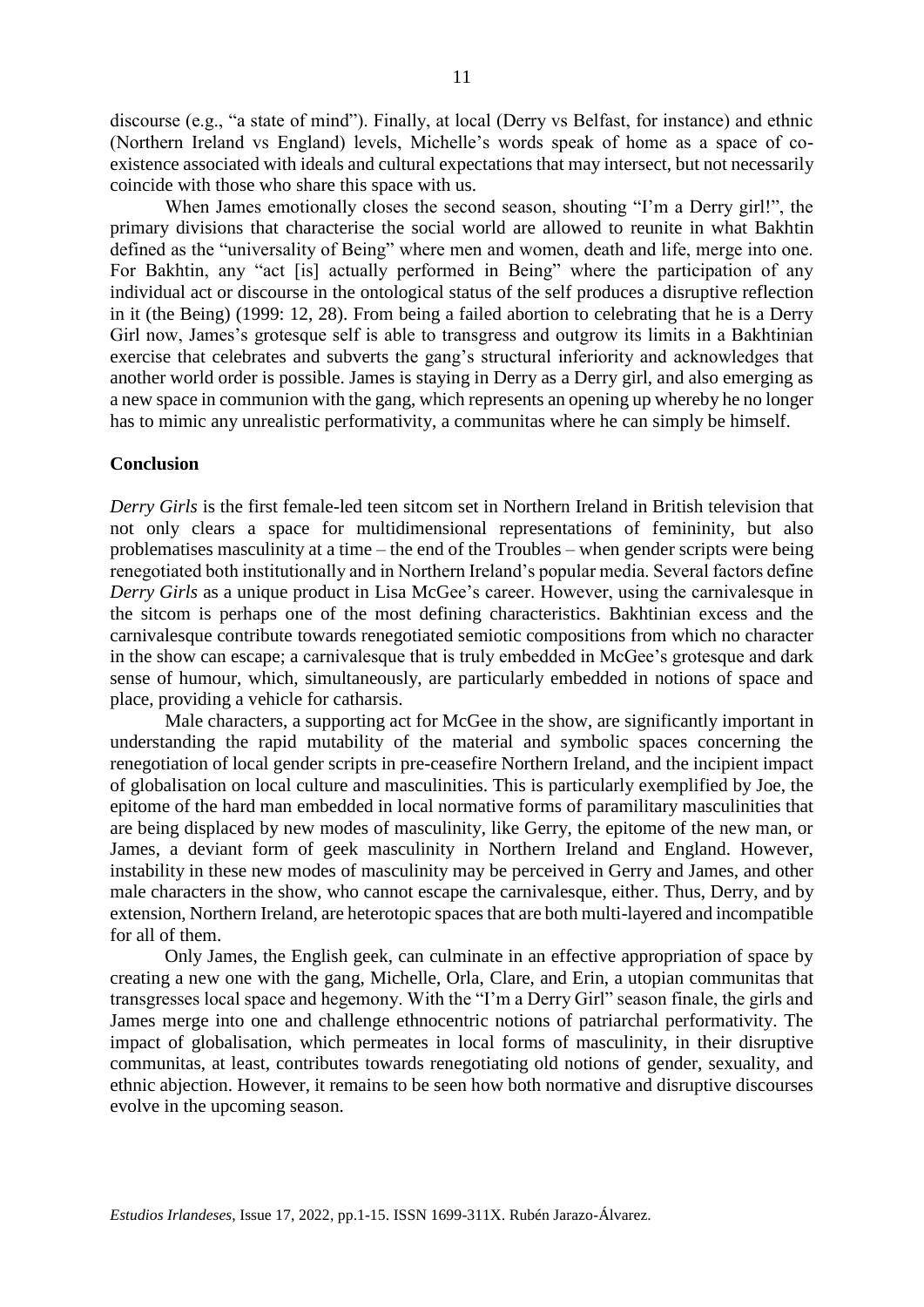#### **Works Cited**

- Ashe, F. (2012). "Gendering War and Peace: Militarised Masculinities in Northern Ireland." *Men and Masculinities* 15(3): 230-48.
- \_\_\_\_\_\_. (2019). "Masculinities, Political Transition and Power: A Case Study of Northern Ireland." *Ireland and Masculinities in History*, edited by R. Barr, S. Brady, and J. McGaughey. Cham: Palgrave Macmillan. 273-92.
- Ashe, F., and K. Harland. (2014). "Troubling Masculinities: Changing Patterns of Violent Masculinities in a Society Emerging from Political Conflict." *Studies in Conflict and Terrorism* 37(9): 747-62.
- Bairner, A. (1999a). "Soccer, Masculinity and Violence in Northern Ireland Between Hooliganism and Terrorism." *Men and Masculinities* 1(3): 284-301.
- \_\_\_\_\_\_. (1999b). "Violence, Masculinity and the Irish Peace Process." *Capital and Class* 23(3): 125-44.
- Baker, S., and G. McLaughlin. (2015). "From Belfast to Bamako: Cinema in the Era of Capitalist Realism." *Ireland and Cinema: Culture and Contexts*, edited by B. Monahan. London: Palgrave Macmillan. 107-16.
- Bakhtin, M. (1984a). *Problems of Dostoevsky's Poetics*. Minneapolis: University of Minnesota Press.
	- \_\_\_\_\_\_. (1984b). *Rabelais and His World*. Bloomington: Indiana University Press.
- \_\_\_\_\_\_. (1999). *Toward a Philosophy of the Act*. Austin: University of Texas Press.
- Barton, R. (2014). "From Symbol to Symptom Changing Representations of Fatherhood in Recent Irish Cinema." *Masculinity and Irish Popular Culture*, edited by C. Holohan and T. Tracy. London: Palgrave Macmillan. 183-94
- Belfast Telegraph. (2018). "'Stall the ball!' *Derry Girls* has become Northern Ireland's biggest series ever." February 21. [https://www.belfasttelegraph.co.uk/entertainment/film-tv/news/stall-the-ball-derry-girls](https://www.belfasttelegraph.co.uk/entertainment/film-tv/news/stall-the-ball-derry-girls-has-become-northern-irelands-biggest-series-ever-36628085.html)[has-become-northern-irelands-biggest-series-ever-36628085.html.](https://www.belfasttelegraph.co.uk/entertainment/film-tv/news/stall-the-ball-derry-girls-has-become-northern-irelands-biggest-series-ever-36628085.html)
- Beynon, J. (2002). *Masculinities and Culture*. Buckingham: Open University Press.
- Blake, M. (2019). "'Derry Girls' creator on the hit show bringing Northern Ireland together." LA Times*.* August 15[.https://www.latimes.com/entertainment-arts/tv/story/2019-08-](https://www.latimes.com/entertainment-arts/tv/story/2019-08-14/derry-girls-netflix-the-troubles-lisa-mcgee) [14/derry-girls-netflix-the-troubles-lisa-mcgee.](https://www.latimes.com/entertainment-arts/tv/story/2019-08-14/derry-girls-netflix-the-troubles-lisa-mcgee)
- Bourke, J. (1998). "Irish Tommies: The Construction of a Martial Manhood 1914–1918." *Bullan* 4(1): 13-30.
- Brown, M. (2010). "Cities under Watch: Urban Northern Ireland in Film." *Éire – Ireland* 45(1/2): 56-88.
- Coulter, C. (1999). *Contemporary Northern Irish Society: An Introduction*. London: Pluto.
- \_\_\_\_\_\_. (2020). "'What Is This, the Seventies?' Spectres of the Past (and the Future) in Recent Northern Irish Television." *Television and New Media*. First published online: 31 December 2020.<https://doi.org/10.1177/1527476420985826>
- Cox, Emma. (2020). "Derry Girls writer Lisa McGee on creating the Irish Spice Girls and working with Paul Mescal in *The Deceived*." RadioTimes.com. [https://www.radiotimes.com/tv/comedy/derry-girls-lisa-mcgee-writer-big-rt-interview/.](https://www.radiotimes.com/tv/comedy/derry-girls-lisa-mcgee-writer-big-rt-interview/)
- Cronin, M. (2007). "'Is it for the Glamour?': Masculinity, Nationhood and Amateurism in Contemporary Projections of the Gaelic Athletic Association." *Irish Postmodernisms and Popular Culture*, edited by W. Balzano. London: Palgrave Macmillan. 39-51.
- Curtin, A., and D. Linehan. (2002). "Where the Boys Are Teenagers, Masculinity and a Sense of Place." *Irish Geography* 35(1): 63-74.
- DenHoed, A. (2020). "The Trauma of the Troubles." *Dissent* 67(1): 12-18.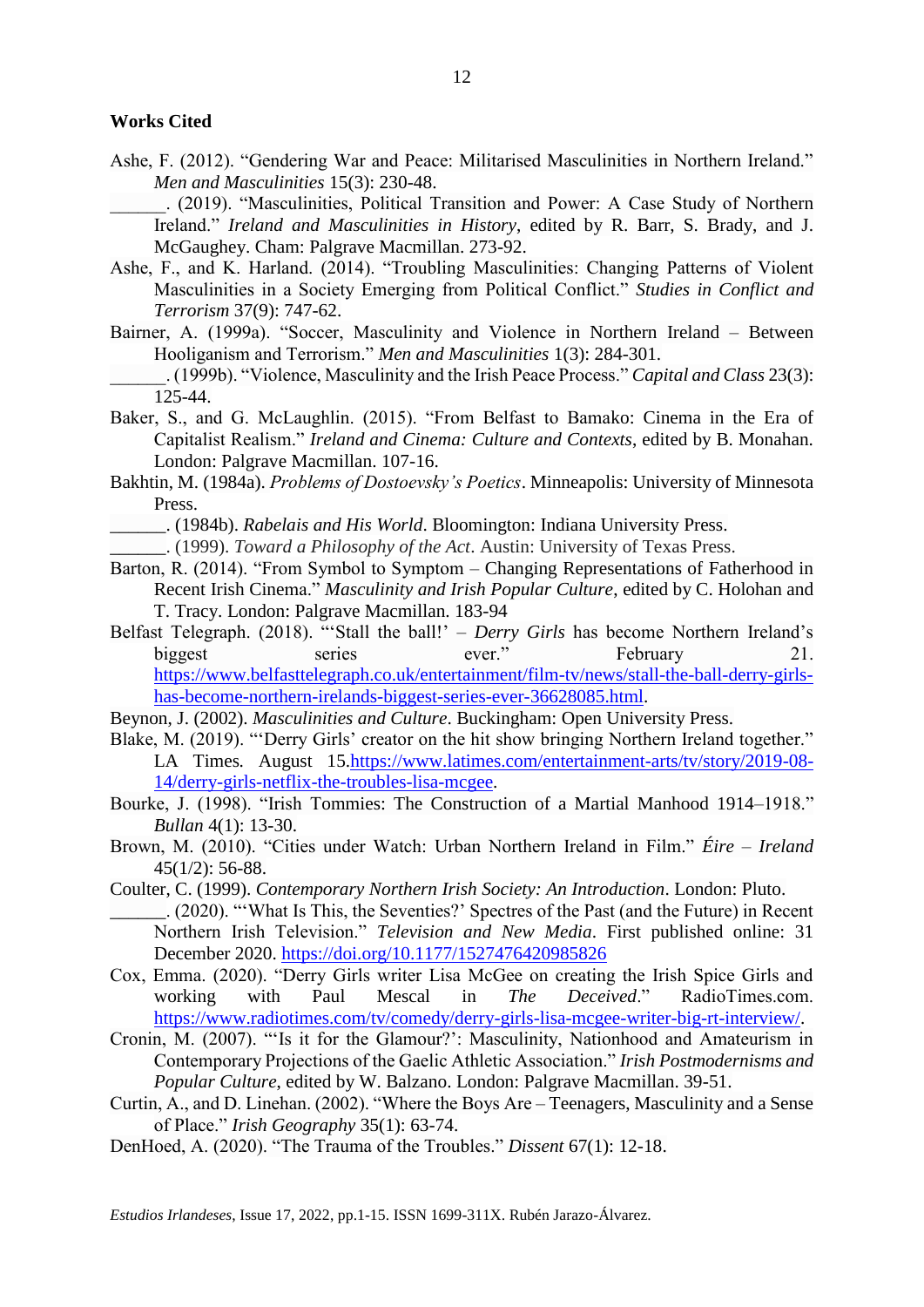- Dowler, L. (2001). "Till Death Do Us Part: Masculinity, Friendship and Nationalism in Belfast, Northern Ireland." *Environment and Planning D, Society and Space* 19: 53-71.
- Edge, S. (2009). "Negotiating Peace in Northern Ireland: Film, Television and Post-Feminism." *Visual Culture in Britain* 10(2): 177-87.
- Edinburgh TV Festival. (2018). "Derry Girls Masterclass with Lisa Mcgee, Cast and Creatives." YouTube. [https://youtu.be/A-WKotwcpgk.](https://youtu.be/A-WKotwcpgk)
- Fagan, G. H. (2003). "Globalised Ireland, or, Contemporary Transformations of National Identity?" *The End of Irish History? Critical Approaches to the Celtic Tiger*, edited by C. Coulter and S. Coleman. Manchester: Manchester University Press. 110-38.
- Feldman, A. (1991). *Formations of Violence: The Narrative of the Body and Political Terror in Northern Ireland*. Chicago: University of Chicago Press.
- Ferguson, H., and S. Reynolds. (2001). *Gender and Identity in the Lives of Irish Men Research Report*. Dublin: Department of Social Policy and Social Work and University College Dublin.
- Ferguson, H., and P. Synott. (1995). "Intervention into Domestic Violence in Ireland: Developing Policy and Practice with Men Who Batter." *Administration* 43(3).
- Fiske, J., and R. Dawson. (1996). "Audiencing Violence: Watching Homeless Men Watch Die Hard." *The Audience and Its Landscape*, edited by J. Hay, L. Grossberg and E. Wartella. Boulder: Westview. 297-316.
- Fiske, J., and J. Hartley. (1978). *Reading Television*. London: Methuen.
- Foucault, M., and J. Miskowiec. (1986). "Of Other Spaces." *Diacritics* 16(1): 22-27.
- Frosh, S., A. Phoenix, and R. Pattman. (2001). *Young Masculinities: Understanding Boys in Contemporary Society.* Basingstoke: Palgrave.
- Gill, R. (2003). "Power and the Production of Subjects: A Genealogy of the New Man and the New Lad." *The Sociological Review* 51(1): 34-56.
- Ging, D. (2012). *Men and Masculinities in Irish Cinema.* London: Palgrave Macmillan.
- Gregory, G. (2019). *Boy Bands and the Performance of Pop Masculinity*. New York: Routledge.
- Hanke, R. (1998). "Theorising Masculinity with/in the Media." *Communication Theory* 8(2): 183-203.
- Haslett, R. (2013). "Demarcating Violence in the Dramaturgy of Lisa McGee's *Girls and Dolls*." *Violence and the Limits of Representation*, edited by G. Matthews and S. Goodman. Basingstoke: Palgrave Macmillan. 90-111.
- Hill, J. (2019). *Cinema and Northern Ireland: Film, Culture and Politics*. London: Bloomsbury.
- Kovitz, M. (2003). "The Roots of Military Masculinity." *Military Masculinities: Identity and the State*, edited by P. Higate. Westport: Praeger. 1-14.
- Lachmann, R. (1988-89). "Bakhtin and Carnival: Culture as Counter-Culture." *Cultural Critique* 11: 115-52.
- Long, M. (2021). "*Derry Girls* and Containment: Conflict-Related and Transgenerational Trauma in Northern Ireland." *Journal of Psychosocial Studies* 14(1): 3–17.
- Lysaght, K. (2002). "Dangerous Friends and Deadly Foes Performances of Masculinity in the Divided City." *Irish Geography* 35(1): 51-62.
- Mac an Ghaill, M. (1996a). "Irish Masculinities and Sexualities in England." *Sexualising the Social. Explorations in Sociology*, edited by L. Adkins L. and V. Merchant. Palgrave Macmillan, London. 122-44.
	- \_\_\_\_\_\_. (1994). *The Making of Men: Masculinities, Sexualities and Schooling*. Buckingham: Open University Press.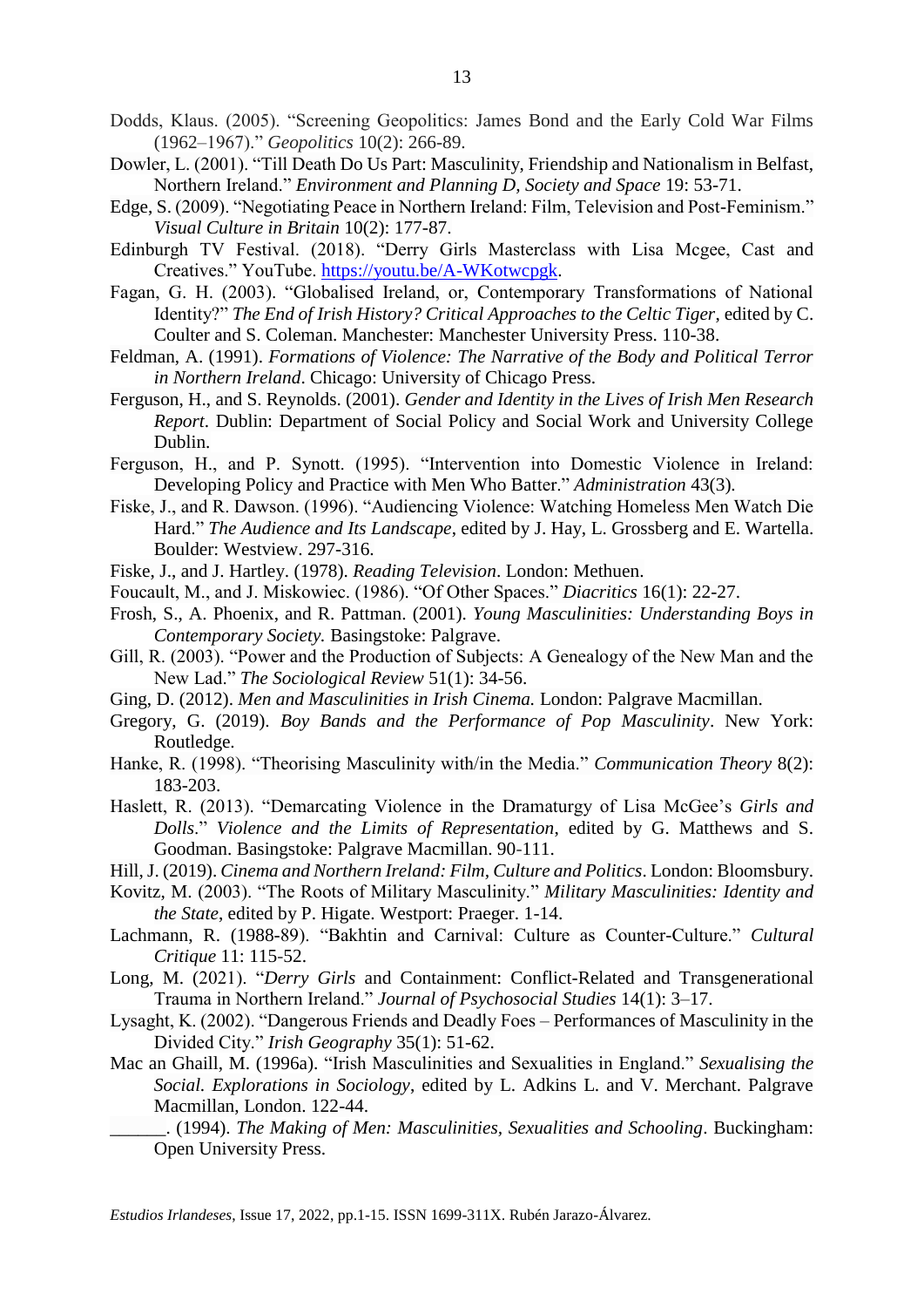\_\_\_\_\_\_. (1996b). *Understanding Masculinities: Social Relations and Cultural Arenas*. Buckingham: Open University Press.

- McDonald, Paul. (1997). "Romance, Dance and the Performing Male Body in the Take That Videos." *Sexing the Groove: Popular Music and Gender*, edited by Sheila Whiteley. London: Routledge. 277-94.
- McDowell, S. (2008). "Commemorating Dead 'Men': Gendering the Past and Present in Postconflict Northern Ireland." *Gender, Place and Culture* 15: 335-54.
- McDowell, S., and P. Shirlow. (2011). "Geographies of Conflict and Post-Conflict in Northern Ireland." *Geography Compass* 5(9): 700-09.
- McEvoy, K., and H. Mika. (2001). "Policing, Punishment and Praxis: Restorative Justice and Non-Violent Alternatives to Paramilitary Punishments in Northern Ireland." *Policing and Society* 11: 359-382.
- McGee, L. (2018-19). *Derry Girls*. Channel 4 and Netflix.
- McGovern, M., and P. Shirlow. (1997). "Counter-Insurgency, Deindustrialization and the Political Economy of Ulster Loyalism." *Who Are the People? Protestantism, Unionism and Loyalism in Northern Ireland*, edited by P. Shirlow and M. McGovern. London: Pluto. 176-98.
- McKeown, K., Ferguson, H., and D. Rooney. (1998). *Changing Fathers? Fatherhood and Family Life in Modern Ireland*. Cork: Collins.
- Meaney, G. (2007). "Not Irish Enough? Masculinity and Ethnicity in *The Wire* and *Rescue Me*." *Irish Postmodernisms and Popular Culture*, edited by W. Balzano, A. Mulhall and M. Sullivan. London: Palgrave Macmillan. 3-14.
- Moore, P. (2019). "Derry Girls writer Lisa McGee explains THAT ending and why it's a tribute to the iconic John Hume." Joe. [https://www.joe.ie/movies-tv/derry-girls-writer-lisa](https://www.joe.ie/movies-tv/derry-girls-writer-lisa-mcgee-explains-that-ending-and-why-its-a-tribute-to-the-iconic-john-hume-664859)[mcgee-explains-that-ending-and-why-its-a-tribute-to-the-iconic-john-hume-664859.](https://www.joe.ie/movies-tv/derry-girls-writer-lisa-mcgee-explains-that-ending-and-why-its-a-tribute-to-the-iconic-john-hume-664859)
- Morley, D. (1986). *Family Television: Cultural Power and Domestic Leisure*. London: Comedia.
- Murphy, R. (2021). "Trans\* Thinking in Irish Television and Film." *Journal of Popular Film and Television* 49(1): 52-61.
- Nagel, J. (1998). "Masculinity and Nationalism: Gender and Sexuality in the Making of Nations." *Ethnic and Racial Studies* 21(2): 242-69.
- O'Reilly, S. (2018). "Derry Girls' Lisa McGee: 'A lot of stuff about Northern Ireland is very male'." The Irish Times. August 18. [https://www.irishtimes.com/life-and](https://www.irishtimes.com/life-and-style/people/derry-girls-lisa-mcgee-a-lot-of-stuff-about-northern-ireland-is-very-male-1.3593727)[style/people/derry-girls-lisa-mcgee-a-lot-of-stuff-about-northern-ireland-is-very-male-](https://www.irishtimes.com/life-and-style/people/derry-girls-lisa-mcgee-a-lot-of-stuff-about-northern-ireland-is-very-male-1.3593727)[1.3593727.](https://www.irishtimes.com/life-and-style/people/derry-girls-lisa-mcgee-a-lot-of-stuff-about-northern-ireland-is-very-male-1.3593727)
- Owens, T. (2000). *Men on the Move: A Study of Barriers to Male Participation in Education and Training Initiatives*. Dublin: AONTAS.
- Pettitt, L. (2000). *Screening Ireland: Film and Television Representation*. Manchester: Manchester University Press.
- Rolston, B. (2018). "Women on the Walls: Representations of Women in Political Murals in Northern Ireland." *Crime, Media, Culture* 14(3): 365-89.
- Rowe, K. (2011). *The Unruly Woman: Gender and the Genres of Laughter*. Austin: University of Texas Press.
- Royal Television Society. (2019). "Lisa McGee discusses the success of Derry Girls and female-led comedies." [https://rts.org.uk/article/lisa-mcgee-discusses-success-derry-girls](https://rts.org.uk/article/lisa-mcgee-discusses-success-derry-girls-and-female-led-comedies)[and-female-led-comedies.](https://rts.org.uk/article/lisa-mcgee-discusses-success-derry-girls-and-female-led-comedies)
- Ryan, M. (2020). "The Post-Agreement Northern Irish Bildungsroman." MA Thesis, Villanova University.
- Salt-N-Pepa (with En Vogue). (1993). "Whatta Man." *Very Necessary*. Next Plateau and London Recordings.

*Estudios Irlandeses*, Issue 17, 2022, pp.1-15. ISSN 1699-311X. Rubén Jarazo-Álvarez.